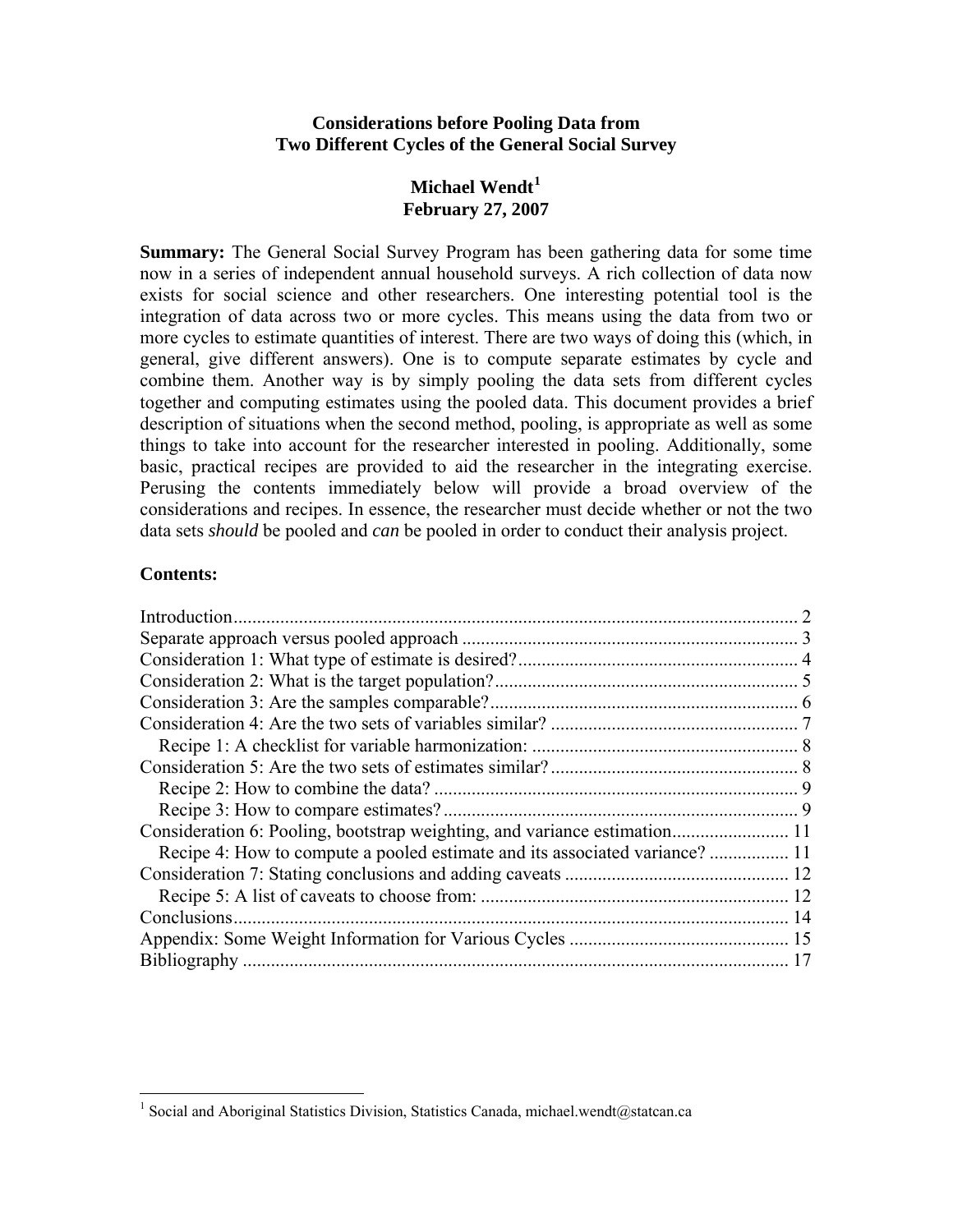<span id="page-1-0"></span>**Introduction:** Statistics Canada's General Social Survey (GSS) is an annual crosssectional household survey that has been gathering social data on Canadian adults since 1985. The most recent data release, for GSS-20, occurred in June, 2007.

With twenty cycles of complete data collected, a wealth of information exists that can be analyzed in various ways that take advantage of these different cycles. For example, a project is underway to harmonize the variables across the 20 cycles of data. The idea is to create a collection of twenty independent datasets with a consistent file format, in which variable names and formats are the same and variable definitions are comparable. Additionally, weight variable names will be harmonized and bootstrap weights for variance estimation will be provided. Such a collection would, in particular, help researchers to follow characteristics of Canadians over time by computing individual (annual) estimates and observing the time series.

Apart from such large-scale projects, researchers are increasingly comparing information from two or more different cycles for various types of analyses. Two types of situations come immediately to mind. The first is that researchers are using cycles with similar themes (usually repeated every five years) to create *sparser* time series of separate estimates or using a few adjacent cycles to create *shorter* time series. It is important to note that different cycles of the GSS represent different instances of a changing Canadian population. For that reason, in many circumstances, computing individual-cycle based estimates and following a time series or comparing "then" with "now" would be the only plausible thing to do. This type of analysis will not be considered in this paper.

A second situation occurs when researchers wish to directly combine information from two or more cycles to create some sort of *integrated* estimate based on the cycles. The most common reason for researchers to integrate separate cycles is to increase sample sizes of small domains. For two cycles, for example, the idea is that small  $+$  small  $=$  big enough for a meaningful analysis. If it is big enough, then researchers would normally study characteristics within the integrated domain. Consider, for example, people identifying themselves as "belonging to a visible minority." In the samples for two separate cycles, there may not be many such respondents and so, for confidentiality or high variability reasons, characteristics about the group could not be published separately. However, in combining the data, it is hoped that a large enough sample is obtained so that some analyses could be performed. At issue is whether or not it makes sense to combine. If the population of visible minorities has changed in size between the two years or if it has changed composition between the two years, then what does a combined estimate even mean? Indeed, if a large change has occurred, to what target domain population does the estimate even refer? These are important considerations for researchers. Since, despite its limitations, pooling is now commonly being used by researchers, this document is meant to give advice on what to do before using that particular method.

In this document, our focus is on combining information from separate cycles. Although we caution that there are many instances when integrating should not be done (as will be detailed below), we will assume that the researcher wishes to try to integrate information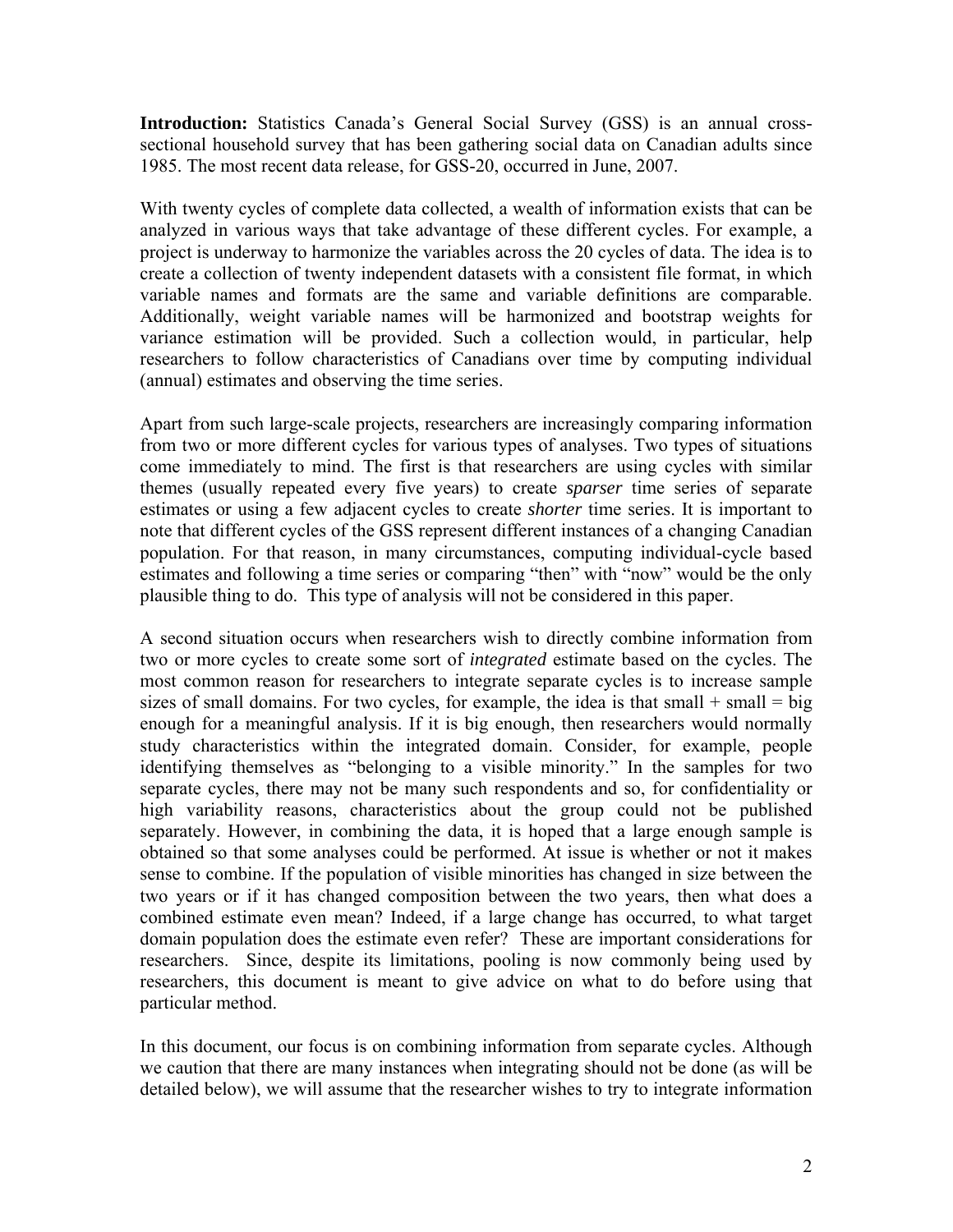<span id="page-2-0"></span>from two<sup>[2](#page-2-1)</sup> different cycles to increase the sample size of a small domain. We give a list of considerations for researchers to take into account to decide when a particular method of integrating is appropriate, specific to the GSS context. We give some recipes on how to integrate if it is appropriate, and give some suggestions if it is not. The key term is in the previous paragraph: *meaningful analysis*. It is that aspect that will guide the advice given here about integrating data.

Much literature already exists about integrating different surveys, notably [Binder and Roberts], [Korn and Graubard] and [Thomas]. A series of health analysis related examples is given in [Schenker and Raghunathan]. In the GSS context, an overview of the methodology for a specific case of combining GSS-13 and GSS-18 to establish (crime) victimization rates among visible minorities was provided in [Marchand]. Our document here is not intended to be a survey of the methodology of integrating rather it is hoped to be of practical use to researchers with a specific task in mind. The idea is to provide some simple recipes that will work in many useful cases in the GSS context.

**Separate approach versus pooled approach:** There are two ways of computing estimates for a combination of two cycles when each target population is assumed to be finite<sup>[3](#page-2-2)</sup> (as is the case for descriptive statistics such as means and proportions, for example). First, one could compute separate estimates for each cycle and combine them afterwards by some sort of weighted average (this is called the *separate approach*). The second way to combine cycles is to pool the data, adjust the survey weights and continue as if the combined sample was simply one larger sample (this is called the *pooled approach*). Under certain circumstances, either approach will lead to an unbiased population estimate but, in general, the separate and pooled approaches will lead to different estimates with potentially different interpretations. For this reason, it is advisable that researchers explore the possibility of the separate approach *first*. The pooled approach should be used *only* if it can be assumed that the characteristics as well as the domains of interest are similar from one cycle to the next.<sup>[4](#page-2-3)</sup> Indeed much of this document provides considerations to check if these assumptions are true for the specific project a researcher has in mind.

There are many things to consider *before* pooling to compute pooled estimates. The considerations form, in some sense, an iterative process: think about why integrating is desired, check that it makes sense, integrate the data, compute estimates or perform analyses, check the results, does it still make sense to integrate?, repeat.

The researcher is advised that, if possible, they should consult a survey methodologist on the subject as each pooling project may involve different methodological issues. What to do first in a pooling project really depends on one's point of view. An analyst might begin with questions like "are my samples the same?" and "are the questionnaires the same so that my variables mean the same thing?" whereas a methodologist might begin

<sup>&</sup>lt;sup>2</sup><br><sup>2</sup> The considerations in combining three or more cycles are similar though more care needs to be taken.

<span id="page-2-2"></span><span id="page-2-1"></span><sup>&</sup>lt;sup>3</sup> Another situation arises when parameters of a model are to be estimated and this is treated in Consideration 1 below.

<span id="page-2-3"></span> $4$  Furthermore, if a composite estimate is desired, then the separate approach is the route to take.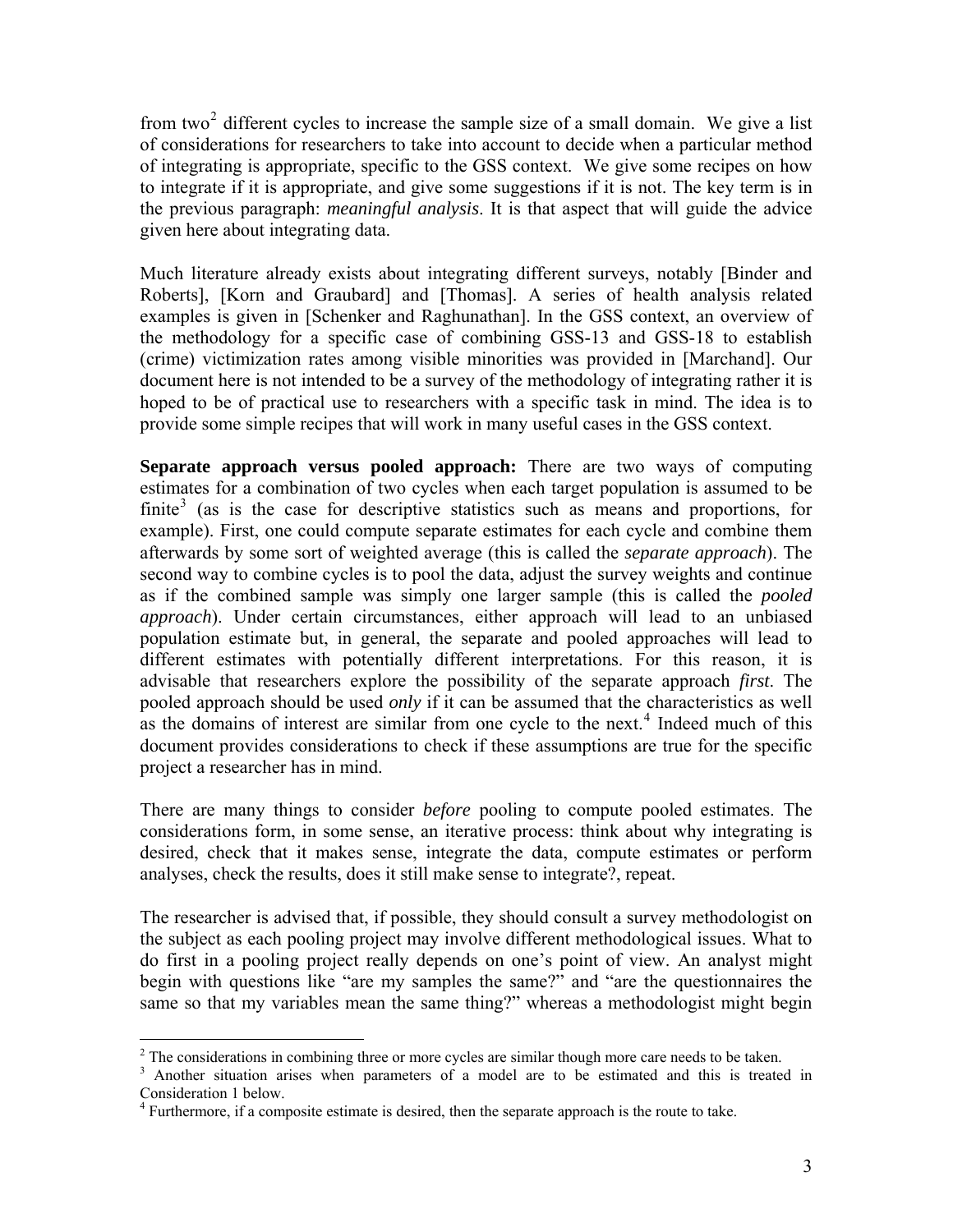<span id="page-3-0"></span>with "we would like to estimate the population mean for this given variable; to what population will the estimate refer?" We attempt to combine both points of view and the the list of considerations and recipes is couched in that context.

**Consideration 1: What type of estimate is desired?** We noted that a *meaningful* estimate or set of estimates is desired. In some sense, the whole point of this document is that the researcher has to decide why they wish to integrate different cycles and whether there is an interpretation of any estimates computed from the combined information.

When integrating data from two or more cycles to increase sample sizes for small domains, researchers are generally interested in doing two things: estimating population means or proportions<sup>[5](#page-3-1)</sup> for characteristics and estimating model parameters like coefficients in a linear or a logistic regression. We shall refer to these, respectively, as *descriptive analysis* and *modelling*. The type of analysis desired determines some methodological aspects like the population of interest but the considerations below could apply to both types.

Often, an analysis project will desire many descriptive estimates as well as many model parameter estimates at the same time. However, the researcher is cautioned that they may have to do different things for different estimates<sup>[6](#page-3-2)</sup>. Furthermore, it is recommended to limit the number of variables and the scope of the project, especially in view of consideration 4 below, in which a detailed attempt at harmonizing the two sets of variables must be made. The harmonization process usually takes the largest amount of time.

Adjacent cycles of the GSS are non-overlapping and not completely statistically independent. To reduce individual respondent burden, telephone numbers selected in one cycle are excluded from future cycles for two years. Thus, the second sample depends on the first. However, the chance of overlap is extremely rare and proceeding as if the two cycles were simply two independent samples from the Canadian population in different years would be acceptable. For cycles several years apart, it is conceivable that one respondent could be in two cycles but, again, this is extremely unlikely.<sup>[7](#page-3-3)</sup> The assumption of non-overlapping data allows for a much easier method of combining two cycles and the assumption of independent data sets allows for a much easier method of computing combined estimates. It should be noted, however, that GSS-20 and GSS-21 will form an exception as some of the respondents of GSS-21 were also (purposely chosen) respondents to GSS-20.

When descriptive estimates are desired, the target population is considered finite. As noted above, the pooled and separate approaches will give different answers. The

<sup>&</sup>lt;sup>5</sup> The estimation of a domain total based on two cycles doesn't really have a meaningful interpretation.

<span id="page-3-2"></span><span id="page-3-1"></span><sup>&</sup>lt;sup>6</sup> This as part of the iterative process alluded to above.

<span id="page-3-3"></span> $<sup>7</sup>$  The author once performed a test to establish if any telephone numbers were in two samples several years</sup> apart and could not find any. The test was not exhaustive but empirically confirmed the extremely low probability of a respondent being in two different cycles.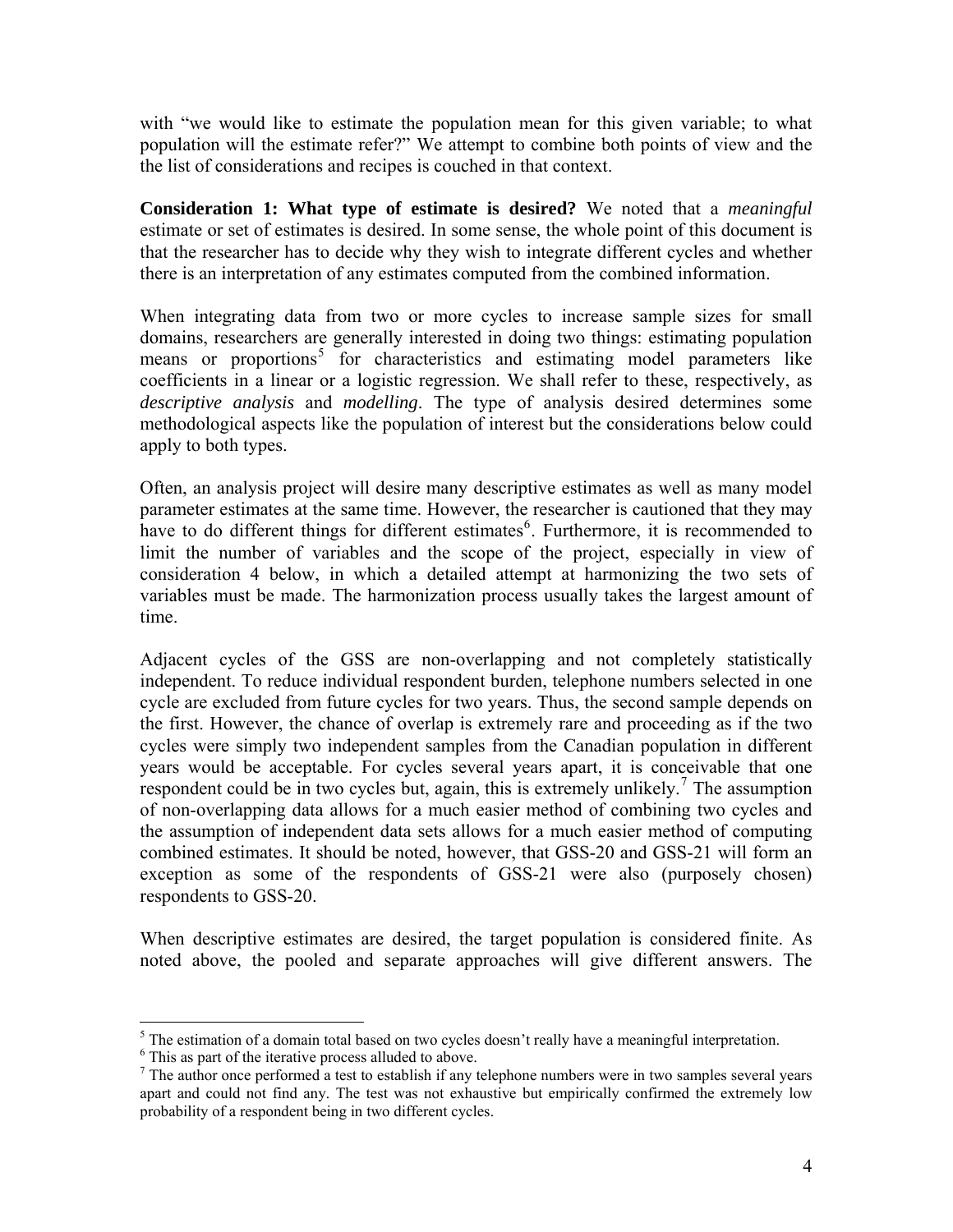<span id="page-4-0"></span>separate approach should be explored if the characteristics have changed in value between the two cycles or if the domains of interest have change much in size.

If the pooled approach is used, however, then pooled estimates will be formed by first concatenating the two separate data sets, adjusting the weights and computing as if one large sample represented "the" population. More details will be given below.

Another situation arises when the researcher is interested in estimating parameters of a model (the coefficients in a linear regression model, for example). In this situation, the statistical model describes an infinite population and one can assume that the model has generated the values (for the variables in question) of each of the finite populations targeted in the two cycles. When using pooled data to estimate parameters, it is a good idea to add a "cycle effect" into the model. One can then test for inequalities in parameters among the two finite populations assumed to have been generated by the model. An example will clarify:

Example: The linear model  $Y = \beta_0 + \beta_1 X + \varepsilon$  describes a (theoretical) relationship between X and Y and suppose one wishes to estimate  $\beta_0$  and  $\beta_1$ . We assume, for the first cycle, the model applied to  $X_i$ , for individuals in the first population, would generate  $Y_i$  (and we can estimate using the first sample). Likewise, for the second cycle, we estimate the parameters for the second population using the second sample. When the data is pooled, we can estimate the same model using the larger sample but should first consider the model  $Y = \beta_0 + \beta_1 X + \beta_2 I_{cycle 1} + \varepsilon$ , where I is an indicator for the first cycle, say, and look for *cycle effect*.

The main advantage of the pooled approach is that once a set of suitable weights are found for the pooled sample, they can apply to many different estimates.<sup>[8](#page-4-1)</sup> The disadvantage is that a minimum estimated variance for all estimates may not be achieved.

**Consideration 2: What is the target population?** When working with any survey data, a researcher must define their target population. Often, details are provided in the survey documentation itself. GSS generally targets Canadians in the ten provinces over the age of 15, not living in institutions, on reserves, or on military bases. When combining or pooling data from two different surveys, the first question that arises is: were the samples supposed to represent the same target populations? In the GSS, this is almost always the case.[9](#page-4-2) The next question that a researcher must ask is a *conceptual* one: what target population does the pooled sample represent? We use the term "conceptual" because there is no fixed *statistical* or *methodological* answer. Furthermore, the question cannot really be answered before some of the other considerations below are taken into account. At this point, the researcher is cautioned that if it is found that pooling is not statistically

<span id="page-4-1"></span><sup>&</sup>lt;sup>8</sup> As noted above, most studies don't just compute one estimate or even one type of estimate. For example, a researcher might be interested in estimating totals, proportions, and regression coefficients *within* the same analysis.

<span id="page-4-2"></span><sup>&</sup>lt;sup>9</sup> In GSS-16 (and in GSS-21, now in the final stages of collection), the target population consisted of people 45 or over, living in the provinces, etc.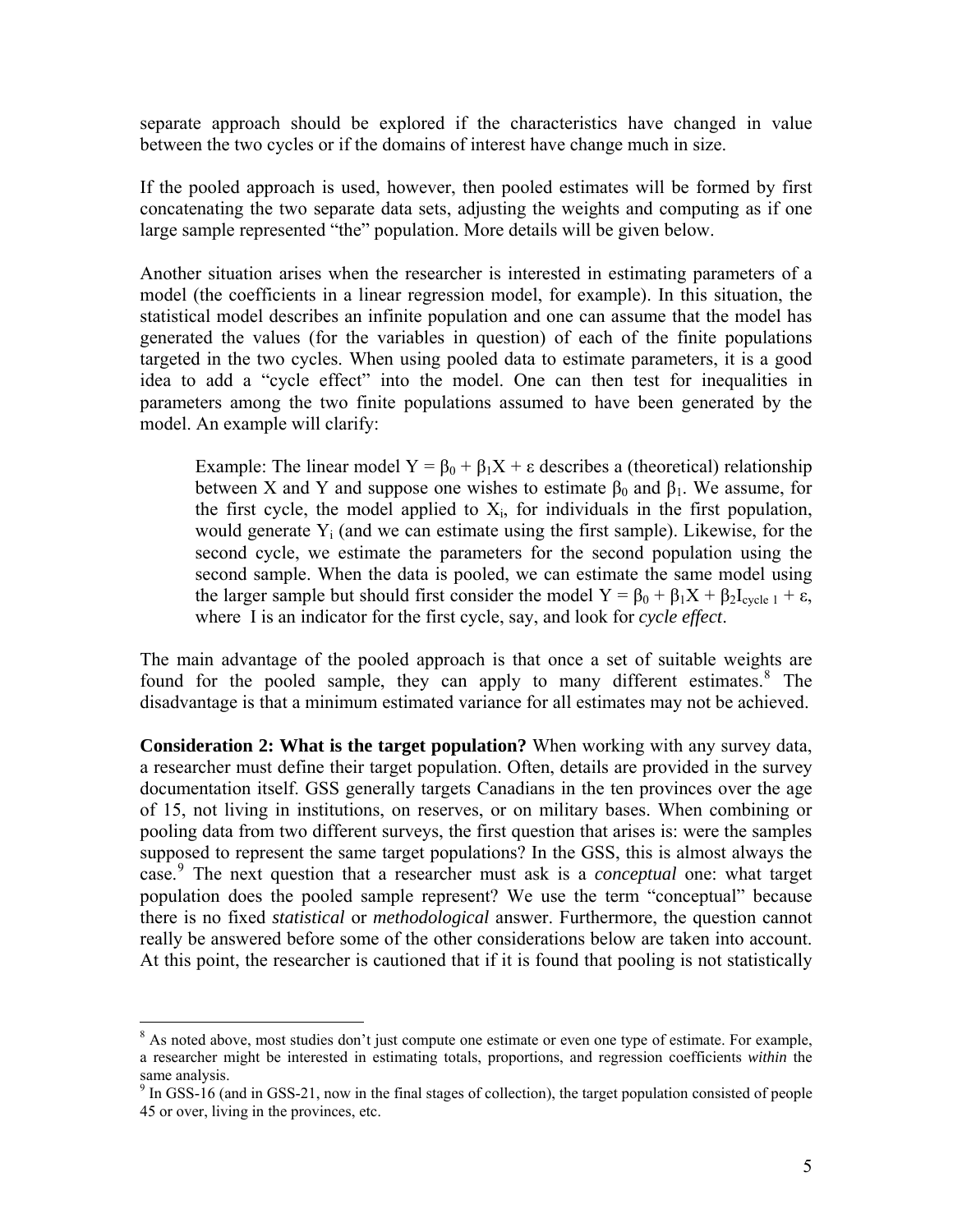<span id="page-5-0"></span>appropriate, then the pooled sample doesn't really represent any concrete population and perhaps some other method or other source of data is warranted.

Notwithstanding such a cautionary note, one could think of the samples as simply two instances of the process of sampling taken at two different time points. Indeed, the whole issue in pooling of different GSS cycles is about whether time matters or not. When combining two adjacent cycles, it seems appropriate to assume that the *real* population of Canadian adults hadn't changed much from one year to the next.<sup>[10](#page-5-1)</sup> However, in terms of the characteristics being studied *or* in terms of unknown factors related to cycles that are five years apart, more care needs to be taken to assure oneself that what is being studied hasn't changed in any critical way. Indeed, as we have mentioned, this *assumption needs to be thoroughly tested* and the details are given in Consideration 5 below.

**Consideration 3: Are the samples comparable?** Next, the researcher should ask the question: does it make sense to *try* to combine these data sets? For a GSS pooling project, we mean: have the samples been gathered in the same way? Do they really represent the same population in the same way, just at different time points?

The answer for GSS, typically, is that samples for different cycles are gathered in the same way using the same collection methods and the same (or similar) sample design. However, methods have changed incrementally over the years. For example, the researcher is cautioned about the various Labour Force Survey supplementary samples used in some earlier cycles. Another example is that data for GSS-16 was collected in a different manner than for other cycles, which typically use Random Digit Dialing methodology. Additionally, GSS sample sizes went from around 10,000 up to GSS-12 to around 25,000 since GSS-13.

Having noted these caveats, the sampling designs of different cycles do not differ that much in a way that would affect most estimates (indeed, our experience tells us that other factors<sup>[11](#page-5-2)</sup> far outweigh any impact of design on estimates). In particular, the survey weights and bootstrap weights are often fairly comparable in that they represent a respondent in the same way in the respective populations. For some details on weights and sample sizes, the reader is referred to the Appendix. Furthermore, a careful reading of the respective Public Use Microdata File User Guides' methodology section is warranted.

Another question to address is: does pooling make sense from an analytic point of view? This means: were the same concepts globally measured in the same way. For example, the General Social Survey sometimes gathers information on themes from different individuals at five year intervals. Great care is taken to measure comparable themes in similar ways BUT the researcher is cautioned that changes have occurred. Again a careful

<span id="page-5-1"></span><sup>&</sup>lt;sup>10</sup> In fact, in recent GSS cycles, sampling has been performed in monthly waves over a most of the year so there may be as little as a few weeks between the end of collection of one cycle and the beginning of collection for the next. Indeed, the (survey) weighting process assumes that the GSS is collected as 12 (or so) independent monthly surveys.

<span id="page-5-2"></span> $11$  For example, consideration 4 below looks at how concepts are measured by variables.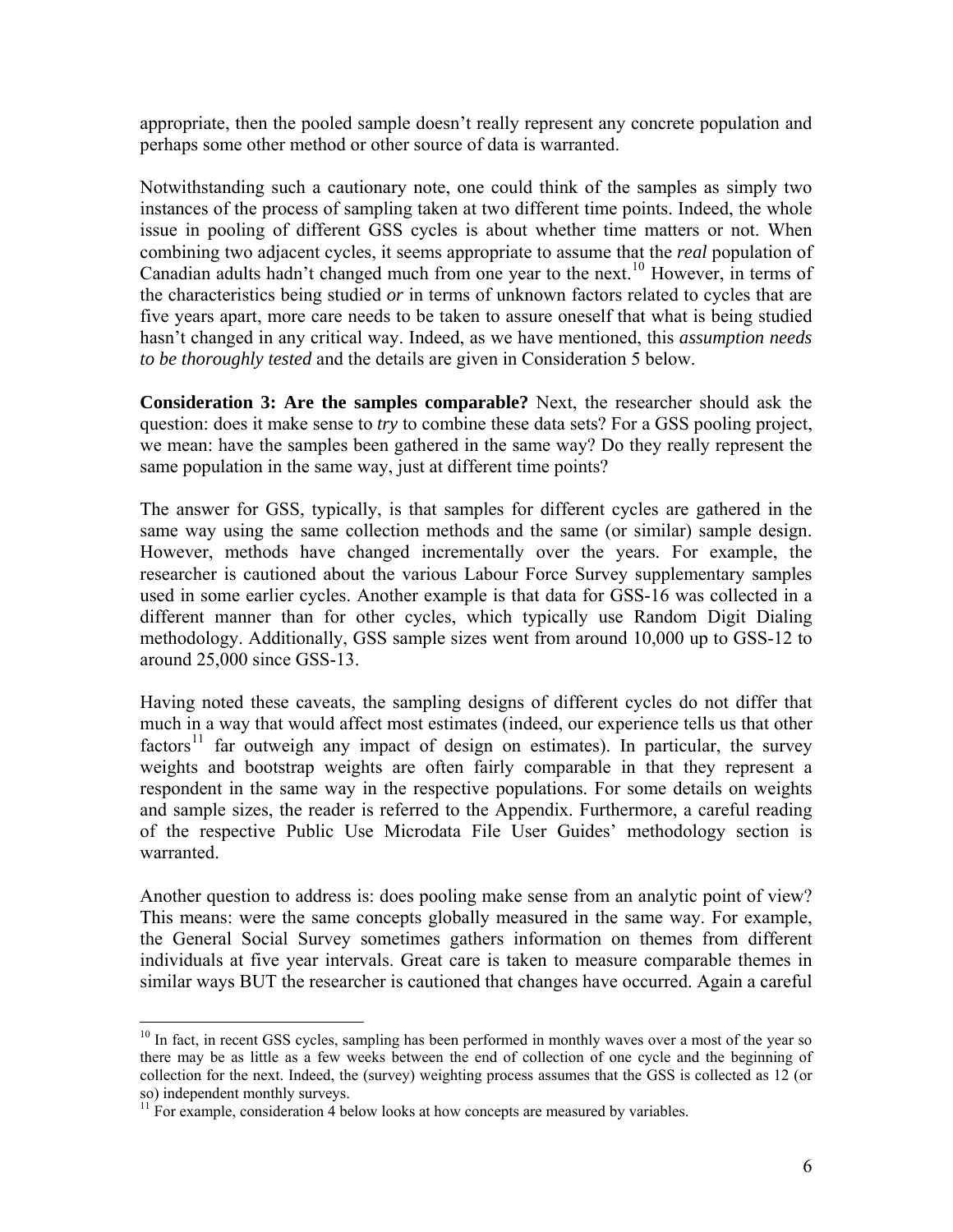<span id="page-6-0"></span>reading of the two PUMF User Guides is important; in this case, details about the concepts should be taken into account.

A third question for global comparability of data sets is: does pooling make sense from a practical point of view? Will there be enough comparable variables in common to do the desired analysis? Pooling is often done to increase sample sizes for small domains. This can work for basic analysis but running complex multivariate models may defeat the purpose of pooling because the more parameters to be estimated, the more degrees of freedom are needed.

The analyst should use their common sense and their experience for Consideration 3. As we have noted, the questions raised here may form an iterative process with the following steps.

**Consideration 4: Are the two sets of variables similar?** Possibly the most timeconsuming task in any data pooling project is the harmonization of variables. Indeed, all variables to be used directly or indirectly<sup>[12](#page-6-1)</sup> in the analysis need to be checked to determine if they measure the same thing and were measured in the same way. This should be done variable by variable.

The analyst should first make sure that the names and formats on both files are the same. If not, these need be reconciled. A good place to begin is the respective codebooks. Each categorical variable needs to have the same categories or ensure that both sets can be collapsed to similar categories. The analyst is particularly cautioned about "not stated" and "don't know" categories as these have sometimes changed over the years. Likewise, for each continuous variable, the analysts should pay particular attention to codes outside the normal range of values that mean things like "not stated", "don't know," or even "10 or more."

Sometimes, there were subtle changes in the way a question was asked. This should be explored to make sure that the concept being measured is comparable across the two data sets. This can get quite involved. For example, the definition of what constitutes a violent crime has changed over the years to reflect policy changes. An analyst studying violent crime would have to make sure that the definitions were appropriate for their work.

The GSS questionnaire is quite complex (though that is transparent to the respondent as data are now gathered via a Computer Aided Telephone Interview application). From time to time, it is necessary to change the flow of the questionnaire or the positioning of the question within the questionnaire. This may affect which respondent is asked which question. In the codebook for each cycle of GGS, at the bottom of each variable is a brief description of which respondents were asked the particular question.

Finally, analysts should be aware that the theme of a particular cycle may affect the way in which respondents answer. For example, if the theme is "health" and a respondent has just been asked a number of detailed questions about health and is thinking about their

<span id="page-6-1"></span><sup>&</sup>lt;sup>12</sup> This means the weight variables, for example.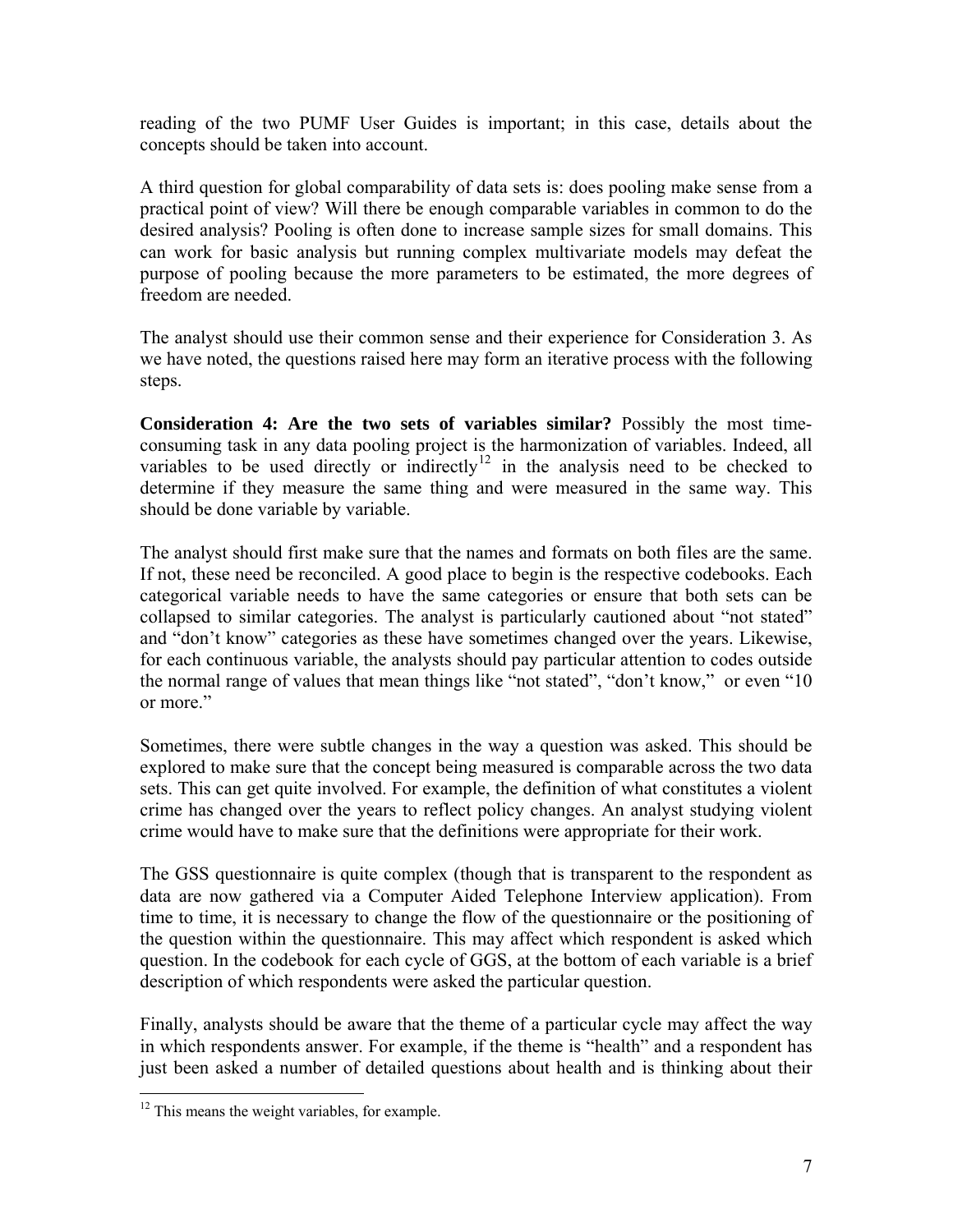<span id="page-7-0"></span>health, they may answer "How would describe your general health?" differently than if it was a "time use" cycle.

For some cycles of the same theme, a detailed concordance table of variables between the cycles exists.

Once variables have been harmonized, a good *quality control* check is to compute a cross-tabulation of the variable by cycle, for categorical variables, or a five number summary<sup>[13](#page-7-1)</sup> by cycle, for continuous variables. Similar category counts between cycles do not guarantee similarity of the two variables but dissimilar category counts can flag possible problems and should be investigated.

The discussion above may be summarized as:

 $\overline{a}$ 

**Recipe 1: A checklist for variable harmonization:** The following is a checklist of things that need to be checked or modified to make the two variables comparable (or to gage if some factor in collection may affect the analysis):

 -are the names the same? -are the formats the same? -are the categories the same or collapsible to similar categories? -are the "not applicable", "not stated" and "don't know" values the same? -are the two questions the same? -are the two questionnaire flows the same? -is the question positioning the same or similar? -are there other considerations like the type of theme? -perform a (weighted and un-weighted) cross-tabulation or five-number summary by cycle as a final check

**Consideration 5: Are the two sets of estimates similar?** In order to combine variables in a pooled dataset, the variables must be similar, as in consideration 4 above. BUT, in order to compute a meaningful combined estimate, the *estimates* should be similar between the two cycles.

The weighted and un-weighted frequency tables or five number summaries at the end of recipe 1 above can serve also as a quick check to see if the estimated frequencies (means, etc.) are in the same "ball park."

In addition, the researcher should perform a formal hypothesis test using each pair<sup>[14](#page-7-2)</sup> of estimates to see if the two *population* parameters of interest are statistically significantly different or not. At this point, it is necessary to actually pool the data.

<span id="page-7-1"></span> $13$  In fact, one could compare mean, and standard deviations as well as the five number summary: minimum, first quartile, median, third quartile, maximum.

<span id="page-7-2"></span><sup>&</sup>lt;sup>14</sup> Strictly speaking, one could also compare the bivariate distribution of two variables in the first cycle with the bivariate distribution of the corresponding two variables in the second cycle (and, more generally,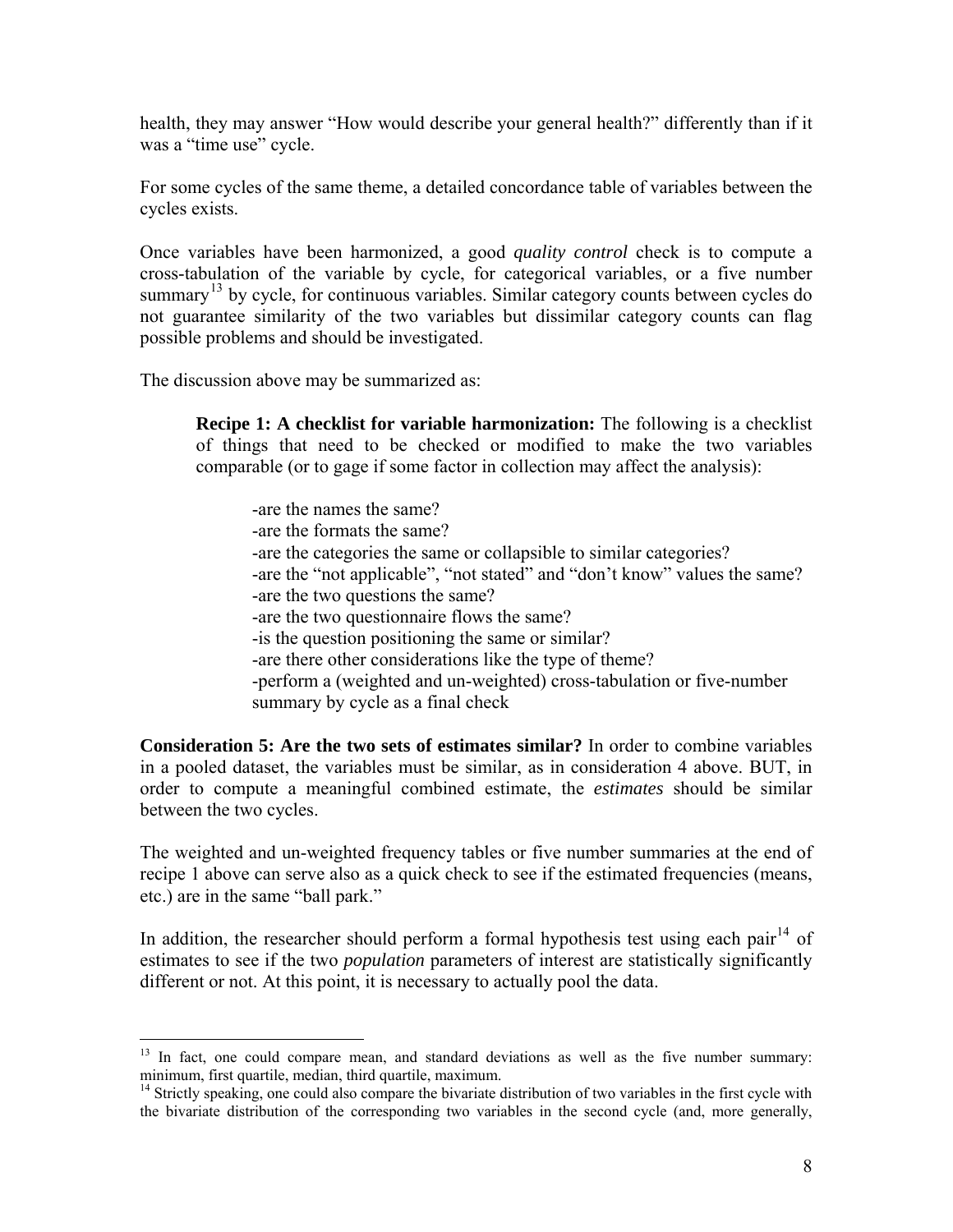<span id="page-8-0"></span>**Recipe 2: How to combine the data?** Pooling data from two different GSS cycles is straightforward, once comparable variables have been designated. The pooled data set is simply the two concatenated, one *on top* of the other. For example, in SAS code, this could be

```
data pooled data;
       set data first year(in = ina) data second year(in = inb);
       indicator first = 0;
       indicator second = 0;
       if ina then indicator first = 1;
       if inb then indicator second = 1;
```
run;

It is a good idea to create two indicator variables, one for the source of each data set. When weights are multiplied by the respective indicator, the individual estimates can be obtained.

We assume that variable names are exactly the same. SAS will not complain if the variable names are different from one cycle to another. It will simply create two variables with missing values in the opposite parts. SAS will, however, complain if the variables have different formats between the two cycles.

The two input data sets should contain all the variables of interest and the weights, including the bootstrap weights for both. Weights are generally comparable (be careful of person-level as opposed to incident-level or householdlevel weights; the correct weight depends on the type of analysis) as are bootstrap weights so they often only need re-naming. However, a careful reading of the weighting process in the PUMF documentation is required (in particular, to see which weights go with what concept).

Once the data have been pooled, hypothesis tests can be performed to see if the respective population values are significantly different or not. This requires variance estimation, which may be done via the bootstrap weights. Bootvar, Stata, and SUDAAN all are able to compute meaningful variance estimates using bootstrap weights for many types of estimates. There are many ways of doing pair-wise tests in SUDAAN. The following recipe provides one possible method. For large projects, the researcher is urged to optimize their code as run-time might be long.

**Recipe 3: How to compare estimates?** For the purposes of illustration, variable  $1$  is assumed to be categorical with three categories, value  $1$ , value  $2$ , and value 3. The person-level weight is assumed to be wght per and the bootstrap weights are assumed to be wtbs\_001 to wtbs\_200. We will test whether

multivariate distributions). At some point, however, the researcher must decide what is practical in an analysis in view of smaller and smaller cell-sizes for multi-dimensional cross-tabulations.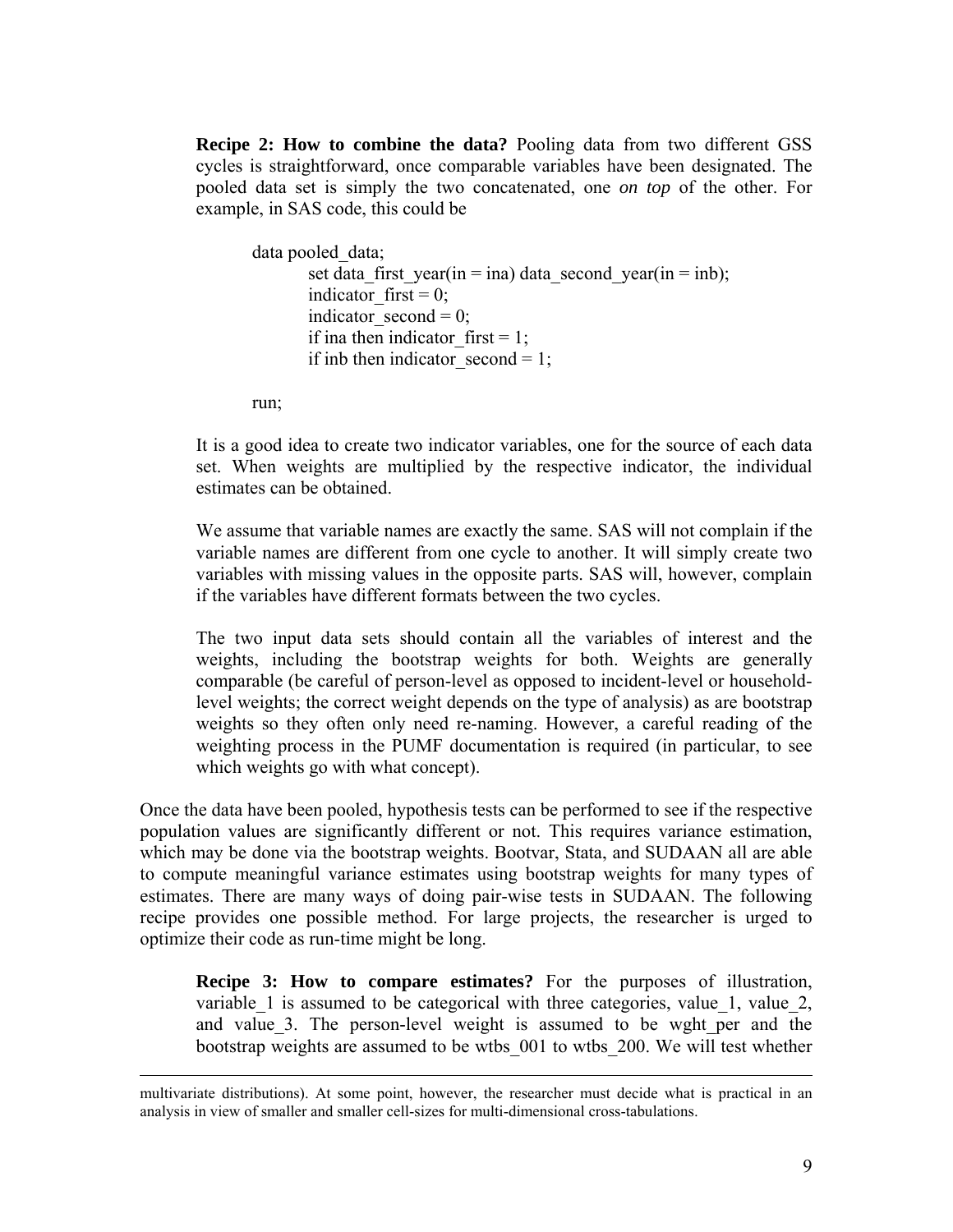or not value\_1 is (significantly) different based on the first data set from that based on the second data set.

```
/* create an indicator variable for values of variable 1 = value 1 */
/* create a variable called one, which is constantly = 1, for denominator *//* of ratio estimates */ 
data pooled data;
        set pooled data;
        indicator value 1 = 0;
        if variable 1 = value 1 then indicator value 1 = 1;
/* this computes two ratio estimates value 1 in data set 1 / one and \frac{*}{ }/* value 1 in data set 2 / one */
proc ratio data = pooled data design = brr;
        class indicator_first; 
        weight wght per;
         denom one; 
        numer indicator value 1;
        repwgt wtbs 001 - wtbs 200 / \text{adjfay} = 25;
run; 
/* this produces a test statistic for */ 
/* H0: ratio in population 1 = ratio in population 2 */proc ratio data = pooled data design = brr;
         class indicator_first; 
       weight wght per;
        denom one; 
        numer indicator value 1;
        repwgt wtbs 001 - wtbs 200 / adjfay = 25;
        contrast indicator first = (-1 1);run;
```
Proc ratio works well with categorical (binary) variables. To test a numeric variable using SUDAAN, one can use the descript procedure (be careful to remove any "not stated" and don't know" values).

After each test, the researcher must decide what impact this will have on the pooling project. If the two respective population parameters are not significantly different, based on the estimates, then a useful pooled estimate can be computed. If, however, the test fails, then the researcher has two options: remove the estimate from consideration in the pooled data analysis project or use the variable (and value) but with caution (by adding a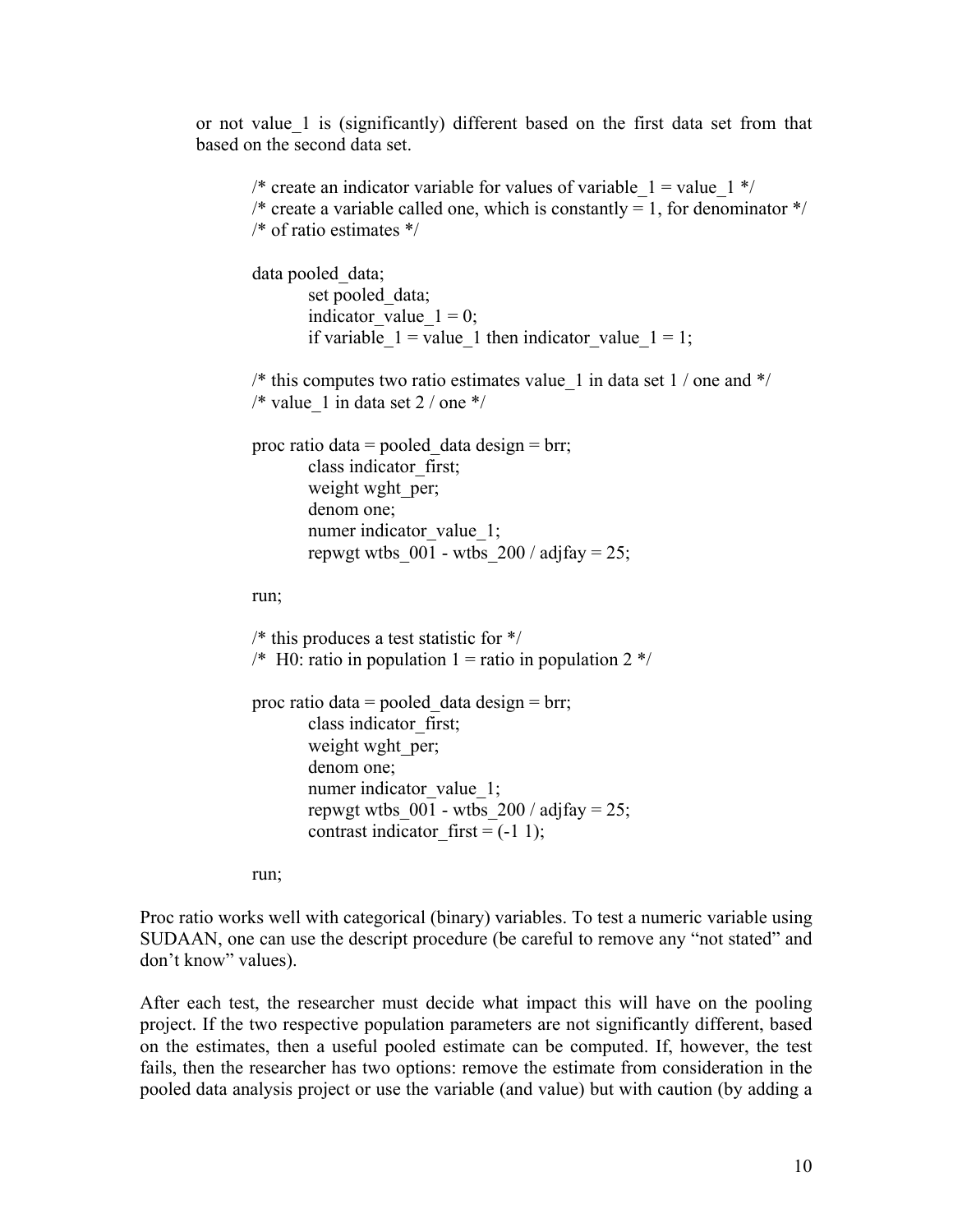<span id="page-10-0"></span>caveat to the final documentation, for example). The latter choice depends upon the pvalue of the test statistic and the subject matter meaningfulness of a failed test.

**Consideration 6: Pooling, bootstrap weighting, and variance estimation** As we noted above, there are several ways of computing estimates from pooled data. The most widely applicable method is to simply adjust the weights and compute as if one had only one sample.<sup>[15](#page-10-1)</sup> How to adjust the weights depends upon the desired final population. As notation, let  $w_{1i}$  = the weight for the *i*<sup>th</sup> record in the first sample and  $w_{2j}$  = the weight for the  $j<sup>th</sup>$  record in the second sample. Suppose further that  $n_1$  and  $n_2$  are the respective sample sizes and that  $N_1 = \sum w_{1i}$  and  $N_2 = \sum w_{2i}$  are the respective estimated population sizes.

To get the average of  $N_1$  and  $N_2$ , perform the adjustment:

$$
w_{1i} = w_{1i} \times \frac{1}{2}
$$
 and  $w_{2j} = w_{2j} \times \frac{1}{2}$ .

To get N2 as the total *pooled population* (here, the paradigm is that the first cycle was simply an earlier collection from the second population), perform the adjustment:

$$
w_{1i} = w_{1i} \times \frac{N_2}{N_1 + N_2}
$$
 and  $w_{2i} = w_{2i} \times \frac{N_2}{N_1 + N_2}$ .

In general, multiplying the first weights by  $\alpha$  and the second weights by  $\beta$  yields a total estimated population of  $\alpha \times N_1 + \beta \times N_2$ . In theory, one could make a weight adjustment for each<sup>[16](#page-10-2)</sup> pooled estimate to be computed and for each domain, or subpopulation, of interest. For that matter, differing values of item non-response can be treated in this way by using different adjustments. In practice, however, it is probably good to choose one adjustment and use that for all the analyses. The two above seem to be the most appropriate for a wide range of types of analyses.

Whatever adjustment is chosen, it must be performed on the final weights *and* each of the sets of bootstrap weights.

**Recipe 4: How to compute a pooled estimate and its associated variance?** Using the first paradigm above (averaging the two populations), the researcher basically only needs to compute new weights. We assume variables as in recipe 3 above. In SUDAAN, we could use:

/\* create new weights that are half the old ones \*/

<span id="page-10-1"></span><sup>&</sup>lt;sup>15</sup> Recall, we assume that two different cycles are independent.

<span id="page-10-2"></span><sup>&</sup>lt;sup>16</sup> Indeed, simply averaging the weights does not necessarily produce the most efficient estimates in terms of variance. Inasmuch as most studies contain many variables, more efficient pooling methods for one variable may not work for another. The most general compromise is as suggested in the text.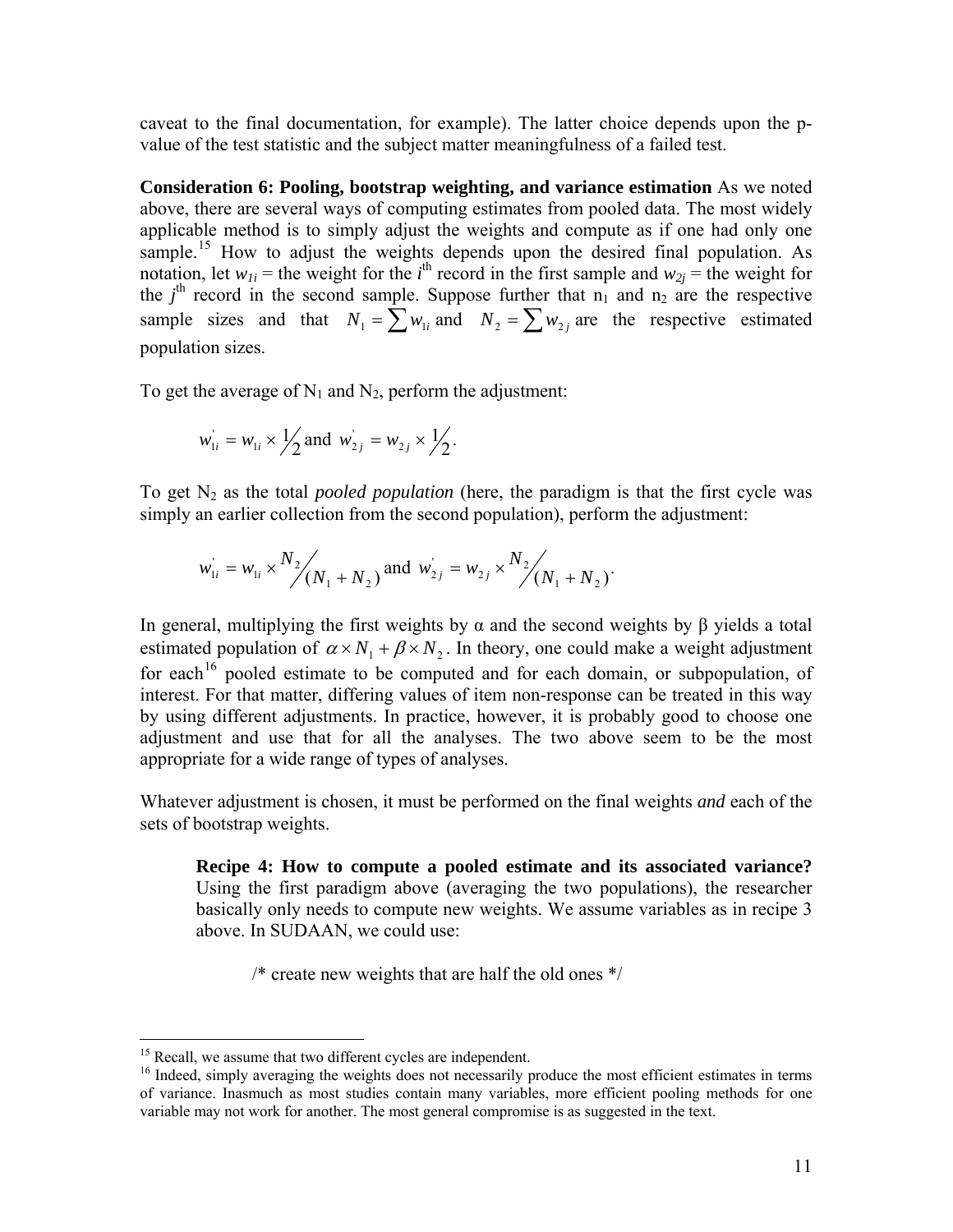```
 data pooled_data; 
       set pooled data;
       wght per new = wght per / 2;
       array w_old wtbs 001 - \text{wtbs} 200;
       array w_new wtbs_new_001 – wtbs_new_200;
       do i = 1 to 200;
              w_new(i) = w_old(i) / 2;
        end; 
 run;
```
/\* compute ratio value  $1/$  one and its associated variance for the  $*/$ /\* whole data set \*/

proc ratio data = pooled data design = brr; weight wght per new; denom one; numer indicator value 1; repwgt wtbs new 001 - wtbs new 200 / adjfay = 25;

run;

**Consideration 7: Stating conclusions and adding caveats** When the statistical work is done, the researcher must decide on the validity and applicability of the results. In this section, we provide a list of possible caveats. One or more of these items may be added to the text of any research project or may be used as a sort of "checklist" for the final conclusions.

The first comment is a general one: for statistical tests about population parameters, when p-values are near 0.05, the typical critical value, some caution must be taken. That is, there are many factors in a pooling project that could cause an increase or decrease in the true variance of an estimator, which has been estimated by the pooled variance, say. It is the author's belief that most of the assumptions made above would have little incremental effect on variances but it is often difficult or even impossible to predict the impact of any group of assumptions on the p-value of a test. In short, the researcher is cautioned that pvalues near 0.05 do not show "strong evidence" for rejecting or failing to reject.

The list of caveats more or less follows the text of the document:

**Recipe 5: A list of caveats to choose from:** The following is a basic list:

 -usual statistical caveats and distribution assumptions for models: this is independent of the use of the pooling method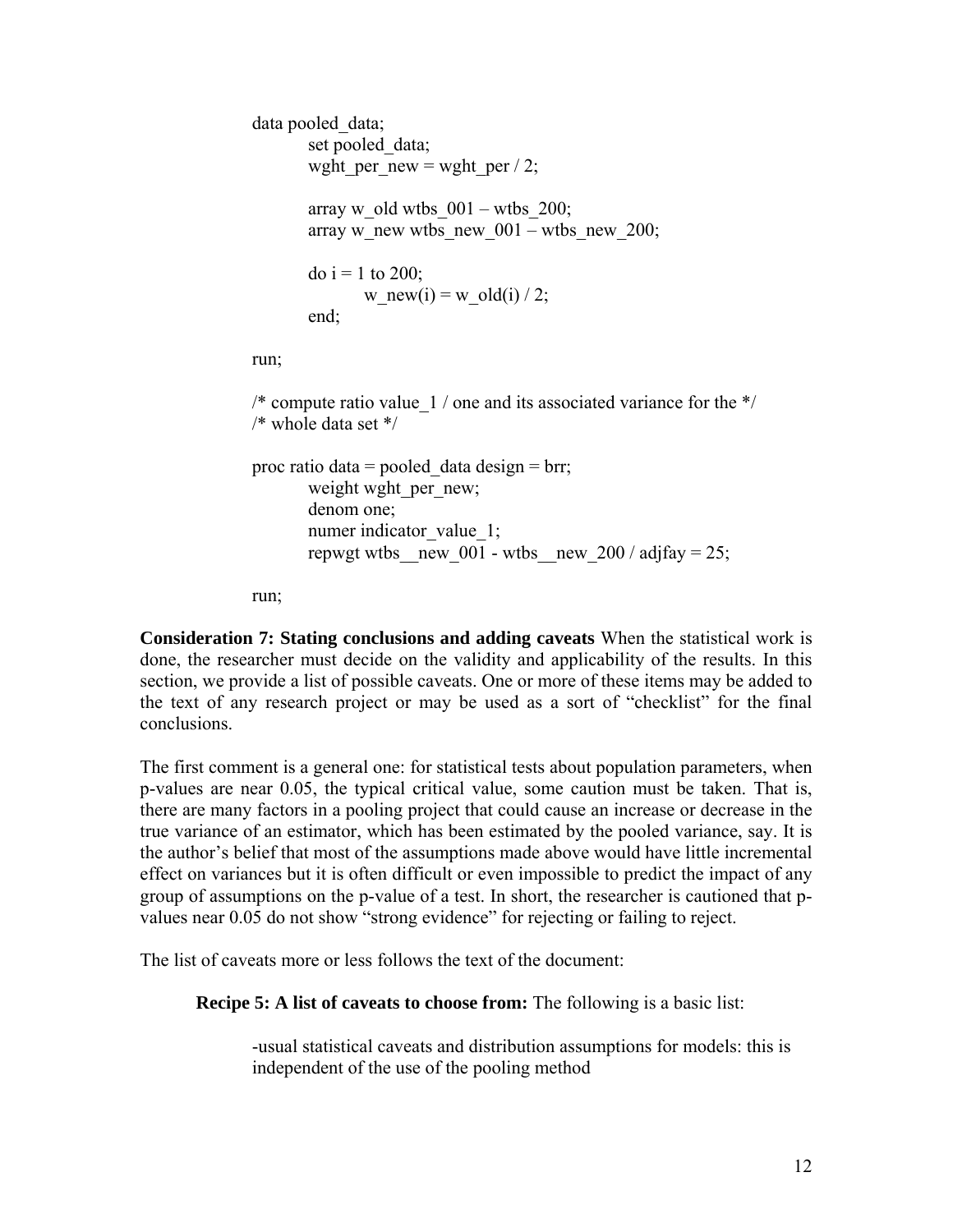-usual GSS caveats: only adults 15+ are interviewed, living in provinces, not living in institutions, random digit dialing survey excludes persons without telephones, etc.

-two cycles one year apart<sup>[17](#page-12-0)</sup>: "although the surveys were taken in two adjacent years, we can consider the two samples as representing the same population of Canadians, as not much change would have been observed"

-two cycles more than one year apart<sup>[18](#page-12-1)</sup>: "although the two surveys were taken x years apart, and some changes in the Canadian population would have occurred between the two time points, extensive testing of the estimates we used in our work showed that, with regard to our analyses, the Canadian population was stable"

-non-overlapping, adjacent cycles: "to reduce individual response burden, if a respondent is one cycle, they are excluded from the next; thus, the samples are non-overlapping so we pooled the data from the two cycles by simply concatenating the two data sets"

-non-overlapping, non-adjacent cycles: "the chance of one respondent being in two different cycles of the GSS is extremely rare so we pooled the data from the two cycles by simply concatenating the two data sets and consider them as one larger data set"

-slightly dependent adjacent cycles (unnecessary for non-adjacent cycles): "to reduce individual response burden, if a respondent is one cycle, they are excluded from the next; thus, the samples are not exactly statistically independent; however, the chance of overlap is extremely rare so that impact of this is minimal so we may assume that the two data sets were drawn independently from the same population"

-same methodology, variables, estimates: it is good to allude to the extensive research and testing needed to ensure that the data sets were comparable, the variables were pair-wise the same or could be made comparable, and that the estimates were pair-wise not statistically significantly different; for those issues that were found to be different, detailed caveats can be added that suggest something like: "the impact of x difference on y would not be great"

<span id="page-12-0"></span><sup>&</sup>lt;sup>17</sup> In this case, simply averaging the weights would probably work.

<span id="page-12-1"></span><sup>&</sup>lt;sup>18</sup> In this case, a choice of  $\alpha$  and  $\beta$  as in Consideration 6 that placed more emphasis on the newer sample could be more appropriate. If the researcher has time, different choices could be explored BUT the choice should be made *a priori* and not to fit any desired set of conclusions. That is, any choice of  $\alpha$  and  $\beta$  would itself form a caveat.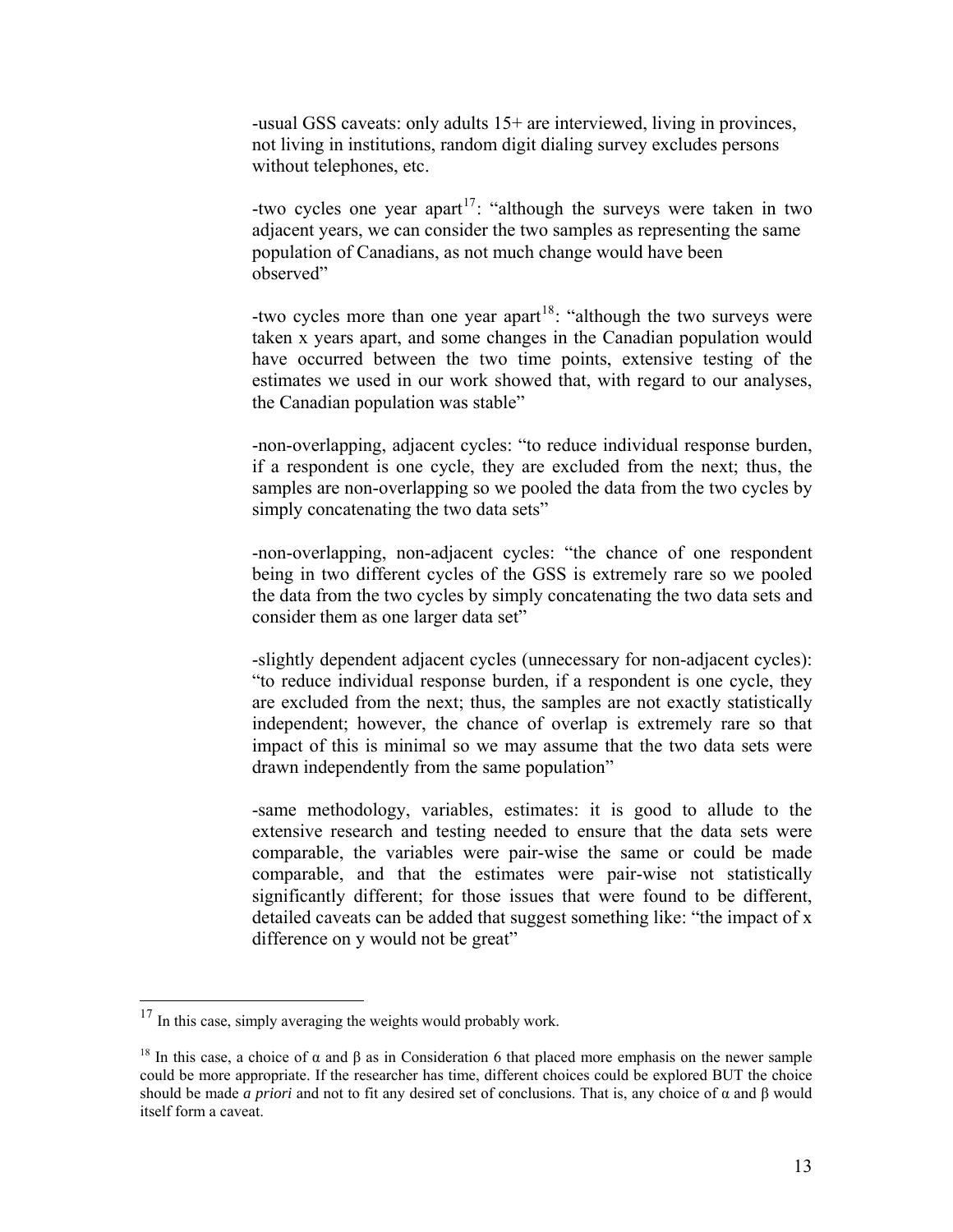-small samples sizes for various domains: finally, it should be noted that pooling may not be a panacea; the sum of two small domains may still be small; if this is the case, the usual caveats about small sample sizes (such as increased variances, confidentiality concerns, etc.) need to be added

<span id="page-13-0"></span>**Conclusions:** We have provided an overview of some things to consider when integrating data from two or more cycles of the General Social Survey. In addition, some "recipes" are provided on how to actually carry out such a project. Pooling data can be a very fruitful exercise for researchers interested in following social trends over time or in increasing the size of small data sets and is entirely do-able in the context of the GSS, even though it is an annual cross-sectional survey.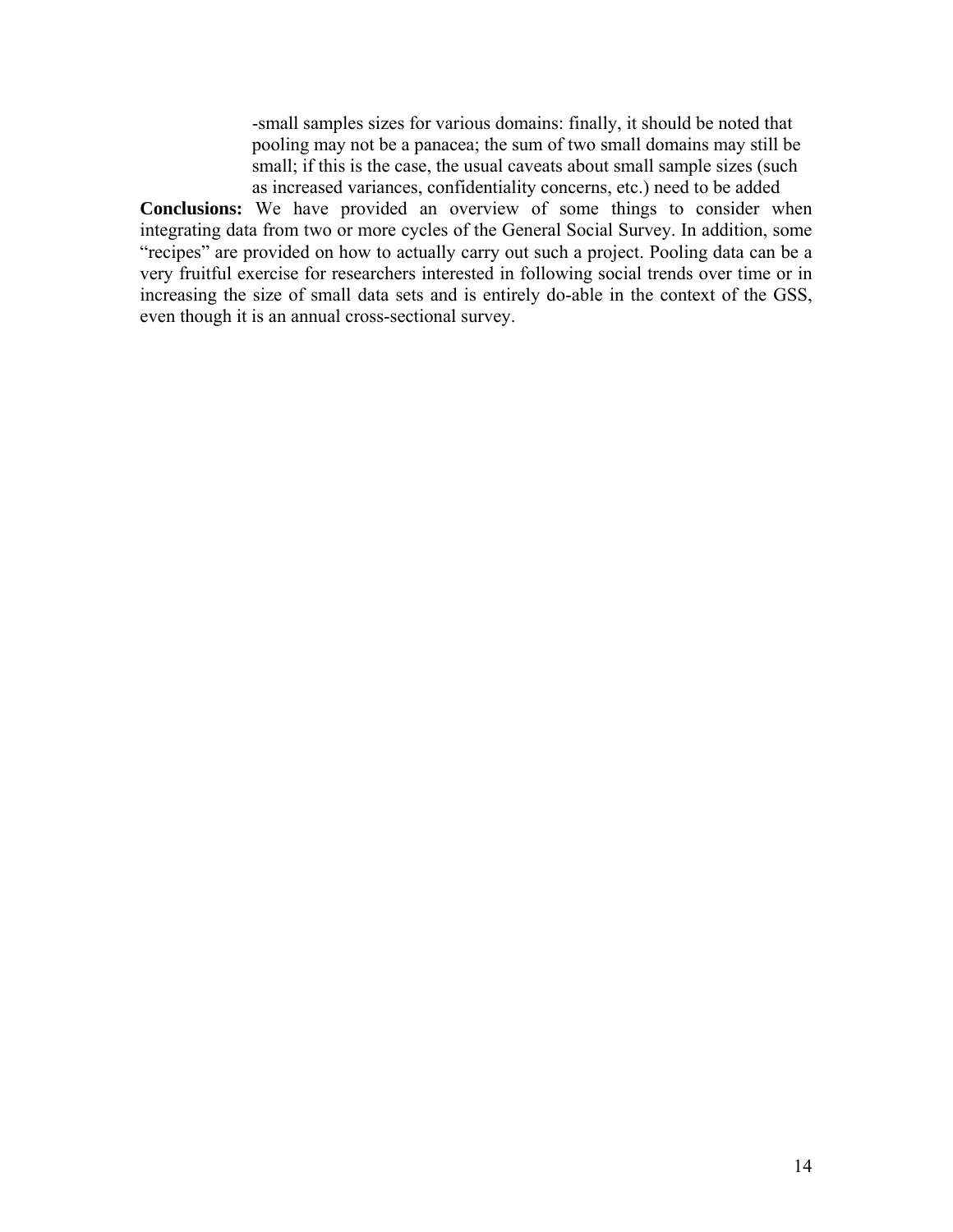# <span id="page-14-0"></span>**Appendix: Some Weight Information for Various Cycles**

The following table gives a brief overview of the various cycles and weighting considerations (this table will also be included in an overview document describing how to work with GSS weights to appear in Statistics Canada's Research Data Centres Technical Bulletin).

| Cycle File     |         | Main weight                        | <b>Current Bootstrap</b>     |     | <b>Mean Comments</b>                                                                                                                                                                                                                                                                                                                                  |
|----------------|---------|------------------------------------|------------------------------|-----|-------------------------------------------------------------------------------------------------------------------------------------------------------------------------------------------------------------------------------------------------------------------------------------------------------------------------------------------------------|
|                |         | variable(s)                        | <b>Names</b>                 |     |                                                                                                                                                                                                                                                                                                                                                       |
| $\mathbf{1}$   | main    | wght                               | N/A                          | N/A | wght = $10000$ x weight; post weighting<br>bootstrap project underway; 200 weights<br>expected soon                                                                                                                                                                                                                                                   |
| $\overline{2}$ | main    | fwght os                           | N/A                          | N/A | post weighting bootstrap project underway;<br>200 weights expected soon                                                                                                                                                                                                                                                                               |
| $\overline{2}$ | summary | fwght ms                           |                              | N/A | This is the time use summary file and<br>contains one record per respondent                                                                                                                                                                                                                                                                           |
| $\overline{2}$ | episode | fwght_ms                           | N/A                          | N/A | This contains the one record per time use<br>episode; for how to use weights, refer to the<br><b>PUMF User's Guide</b>                                                                                                                                                                                                                                |
| $\overline{3}$ | main    | weight32,<br>weight33,<br>weight34 | N/A                          | N/A | weight $32 = 10000$ x weight, etc.; flag32<br>indicates person-level information; accident<br>episodes may be analyzed separately using<br>flag33, crime incidents may be analyzed<br>separately using flag34; the weights<br>correspond to these three types of records;<br>post weighting bootstrap project underway;<br>200 weights expected soon; |
| $\overline{4}$ | main    | pweight                            | N/A                          | N/A | pweight = $10000$ x weight; post weighting<br>bootstrap project underway; 200 weights<br>expected soon                                                                                                                                                                                                                                                |
| 5              | main    | pweight                            | N/A                          | N/A | pweight = $10000$ x weight; post weighting<br>bootstrap project underway; 200 weights<br>expected soon                                                                                                                                                                                                                                                |
| 6              | main    | finalwt                            | N/A                          | N/A | post weighting bootstrap project underway;<br>200 weights expected soon                                                                                                                                                                                                                                                                               |
| $\overline{7}$ | main    | fwght                              | N/A                          | N/A | post weighting bootstrap project underway;<br>200 weights expected soon                                                                                                                                                                                                                                                                               |
| $\overline{7}$ | summary | timewgt                            | N/A                          | N/A | This is the time use summary file and<br>contains one record per respondent                                                                                                                                                                                                                                                                           |
| $\overline{7}$ | episode | timewgt                            | N/A                          | N/A | This contains the one record per time use<br>episode; for how to use weights, refer to the<br><b>PUMF User's Guide</b>                                                                                                                                                                                                                                |
| $\overline{8}$ | main    | wght per                           | wpebs $001$ - wpebs $200$ 25 |     |                                                                                                                                                                                                                                                                                                                                                       |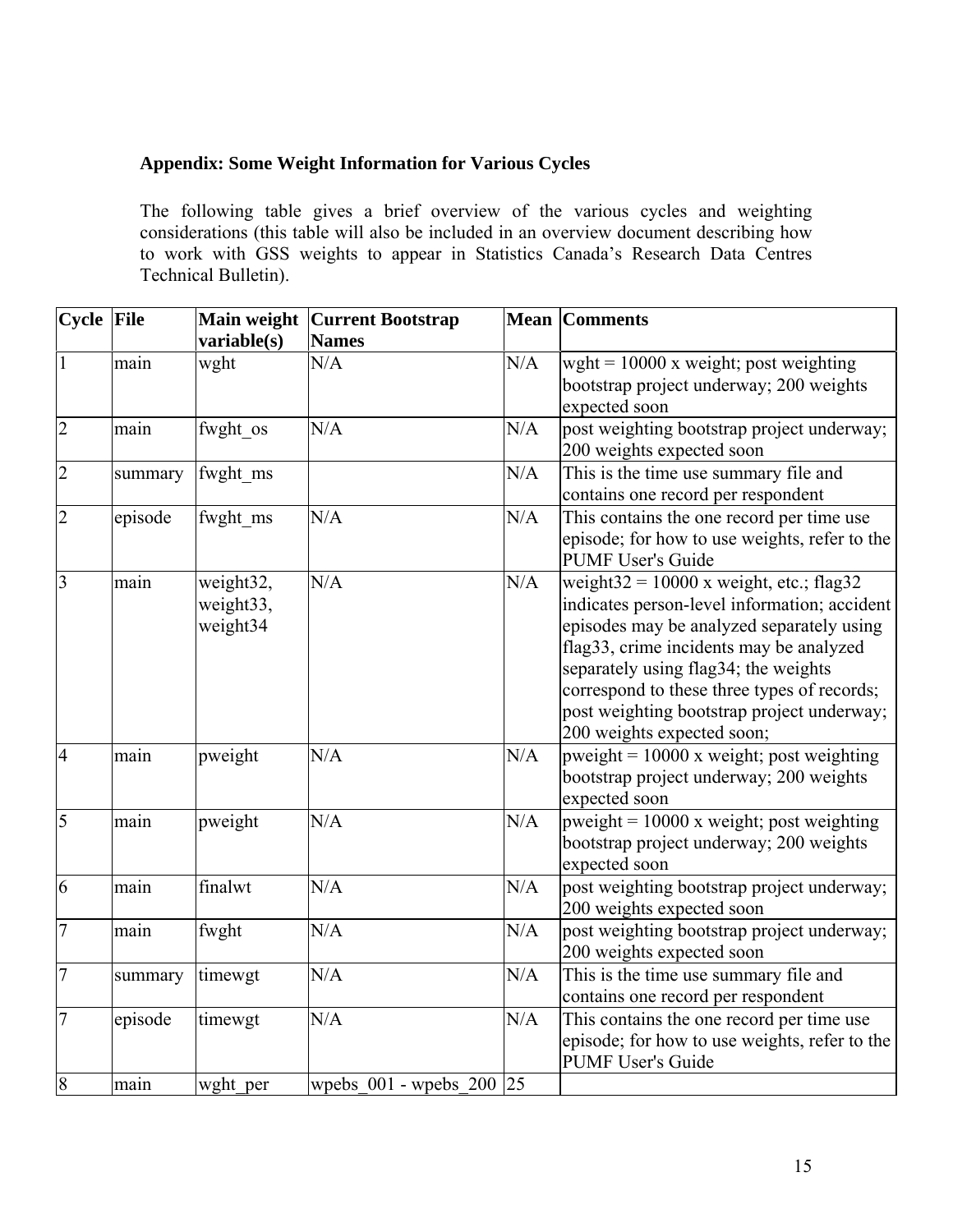| Cycle File      |                          | Main weight<br>variable(s) | <b>Current Bootstrap</b><br><b>Names</b> | <b>Mean</b>     | <b>Comments</b>                                                                                           |
|-----------------|--------------------------|----------------------------|------------------------------------------|-----------------|-----------------------------------------------------------------------------------------------------------|
| 9               | main                     | perwght                    | N/A                                      | N/A             | post weighting bootstrap project underway;<br>200 weights expected soon                                   |
| 10              | main                     | wghtfnl                    | $bsw1 - bsw200$                          | 25              |                                                                                                           |
| 10              | child                    |                            |                                          | N/A             | no child-level weight                                                                                     |
| 10              | union                    |                            |                                          | N/A             | no union-level weight                                                                                     |
| 11              | main                     | wght fnl                   | wfin 001 - wfin 200                      | 25              |                                                                                                           |
| 12              | main                     | wghtfin                    | wfin 001 - wfin 200                      | $\overline{25}$ |                                                                                                           |
| 12              | episode                  |                            |                                          | N/A             |                                                                                                           |
| $\overline{13}$ | main                     | wght per                   | wpebs001 - wpebs200                      | 25              |                                                                                                           |
| $\overline{13}$ | incident                 |                            | wycbs001 - wycbs200                      | $\overline{25}$ |                                                                                                           |
| $\overline{14}$ | main                     | wght_per                   | wfin 001 - wfin 200                      | $\overline{25}$ |                                                                                                           |
| 15              | main                     | wght per                   | wtbs 001 - wtbs 200                      | 25              |                                                                                                           |
| $\overline{15}$ | child                    |                            |                                          | N/A             | no child-level weight                                                                                     |
| $\overline{15}$ | union                    |                            |                                          | N/A             | no union-level weight                                                                                     |
| $\overline{16}$ | main                     | wght per                   | wtbs 001 - wtbs 200                      | $\overline{25}$ |                                                                                                           |
| 16              | care<br>receiving        |                            |                                          | N/A             | $\overline{0}$ contains people 65+ who received<br>care; no episode weight given                          |
| 16              | care<br>giving 45-<br>64 |                            |                                          | N/A             | only contains people 45-64 who provided<br>care; no episode weight given                                  |
| 16              | care<br>giving<br>$65+$  |                            |                                          | N/A             | only contains people 65+ who provided<br>care; no episode weight given                                    |
| 17              | main                     | wght per                   | wtbs 001 - wtbs 200                      | 25              |                                                                                                           |
| $\overline{18}$ | main                     | wght per                   | wtbs 001 - wtbs 200                      | 25              |                                                                                                           |
| $\overline{18}$ | incident                 | adjwtvic,<br>wght vic      | wvcbs001 - wvcbs200                      | $\overline{25}$ | see User's Guide for difference between two<br>final weights; bootstrap weights correspond<br>to wght vic |
| 19              | main                     | wght per                   | wtbs 001 - wtbs 500                      | 25              |                                                                                                           |
| $\overline{19}$ | csp                      | wght_csp                   | wtcbs 001 - wtcbs 500                    | 25              | applicable to questions from section 10a                                                                  |
| 19              | snt                      | wght snt                   | wtsbs 001 - wtsbs 500                    | 25              | applicable to questions from section 10b, 11                                                              |
| 19              | episode                  | wght epi                   | wtbs epi 001 -<br>wtbs_epi_500           | 25              |                                                                                                           |
| 20              | main                     | wght per                   | wtbs 001 - wtbs 500                      | 25              |                                                                                                           |